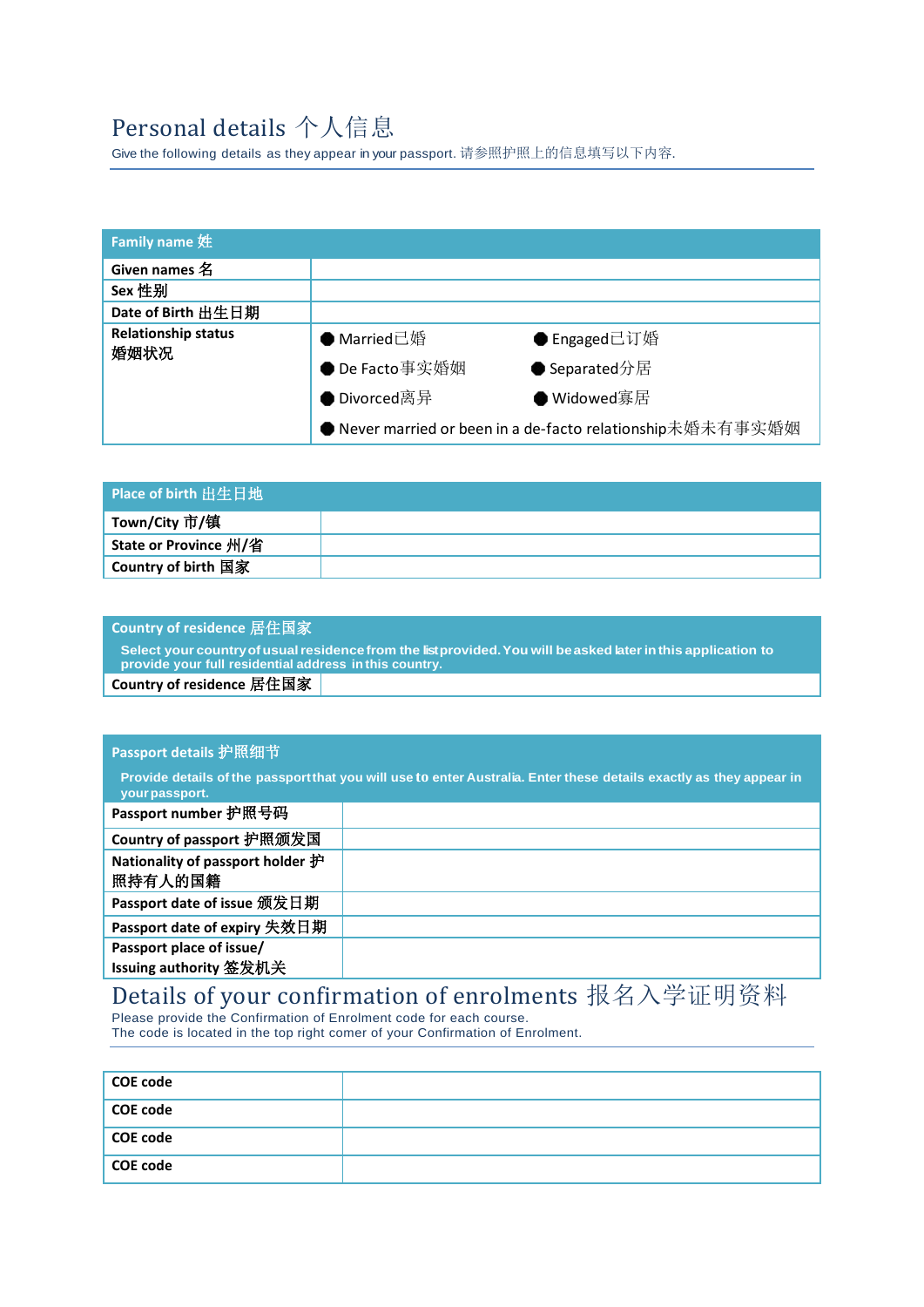## $S_{\text{ponsorship}~\text{details}}$   $\frac{44}{100}$   $\frac{1}{100}$   $\frac{1}{100}$   $\frac{1}{100}$   $\frac{1}{100}$   $\frac{1}{100}$   $\frac{1}{100}$   $\frac{1}{100}$  are in one of the following

categories please do not continue this application form, as you will be charged the full application fee. 如果你属于被以下类别之一所赞助,请填写赞 助信息,如果不是,请跳到下一个信息:

- Sponsored by the Australian Government, for example, Aus.AID, Department of Defence. 澳洲政府赞助, 如:国防部
- Holder of a scholarship approved by the Commonwealth, such as: 联邦赞助, 如:

o International Postgraduate Research Scholarship Scheme (IPRSS); 国际研究生研究奖学金计划 o Commonwealth Scholarship and Fellowship Plan (CSFP); 英联邦奖学金,奖学金计划

• Holder of a completed Acceptance Advice of Secondary Exchange Student (MSES) form. 持有完整的接受二次交换生表 (MSES)

• Applying to renew your Student visa because your education provider has defaulted on its agreement to provide your course of study. 因为学校未能及时提供课程所导致的学生签证的更新。

| Sponsor name 赞助方名称                  |  |
|-------------------------------------|--|
| Address 地址                          |  |
|                                     |  |
| Suburb/Town 区/镇                     |  |
| Australia State or Territory 澳洲境内州名 |  |
| OR 或                                |  |

| State or Province outside Australia<br>澳洲境外州/省名 |                              |
|-------------------------------------------------|------------------------------|
| Postcode 邮编                                     |                              |
| Country 国家                                      |                              |
| Telephone number 电话号码                           | Country + Area Code + Number |

Is your principal course a: 你的课程是个:

● Full-award course, other than Postgraduate Research or Doctorate; or全职学生

● Part-award; or兼职学生

● Study Abroad course offered by an Australian university?澳洲大学提供的国外学习

#### Details of family unit members 家庭成员信息

Give details of ALL members ofyour family unit. 请提供所有家庭成员的信息

Members ofyour family unitinclude: 你的家庭成员包括:

- your spouse/de facto partner; and 你的配偶/事实婚姻的配偶;
	- anydependent children of your oryour spouse/de facto partnerwho are not marriedandwho have not yet turned 18years ofage. 任何未婚未满 18 岁、依附你或者你配偶/事实婚姻配偶的孩子。

You must give details of these family members whether or not they intend to come with you to Australia.

请提供所有家庭成员的信息,无论他们是否与你一起来澳洲。

| Details of family 具体信息   |  |
|--------------------------|--|
| Relationship to you 与你关系 |  |
| Family name 姓            |  |
| Given names 名            |  |
| Sex 性别                   |  |
| Date of birth 出生年月日      |  |

**Place of birth** 出生地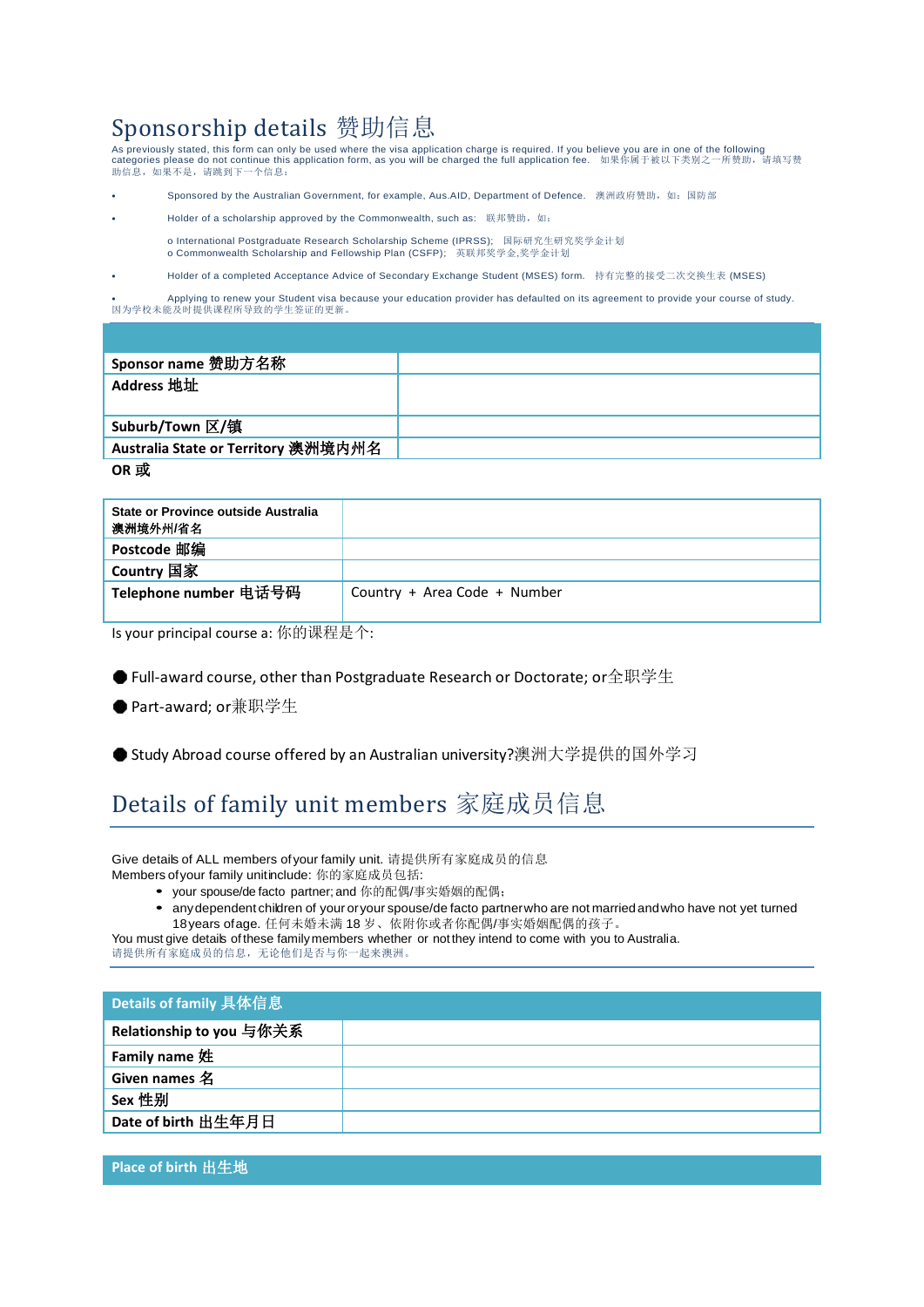| 'State or Province 州/省 |  |
|------------------------|--|
| 'Country of birth 出生国  |  |

Does this person want a visa to travel to Australia as your family unit member? 这个家庭成员是否需要一个澳洲签证与你一起 来澳澳洲?



If 'Yes', please providedetails ofthe passportthat yourfamily memberwill use to enterAustralia.Their name mustexactly match the name shown intheirpassport. 如果选择"是",请具体提供这位家庭成员用来入境澳洲的护照信息。名字必须与护 照上的信息一致。

If 'No', please enter their citizenship in the "Other citizenships" field. 如果选择"否", 请提供他的国籍信息。

| Passport details 护照信息                                                                                                   |  |
|-------------------------------------------------------------------------------------------------------------------------|--|
| , Provide details of the passport that you will use to enter Australia. Enter these details exactly as they appear in ' |  |
| │yourpassport. 请提供入境澳洲时使用的护照信息,请准确无误的按照护照上的信息填写。                                                                        |  |

| Passport number 护照号码                       |  |
|--------------------------------------------|--|
| Country of passport 护照颁发国                  |  |
| Nationality of passport holder<br>护照持有人的国籍 |  |
| Passport date of issue 颁发日期                |  |
| Passport date of expiry 失效日期               |  |
| Passport place of issue/                   |  |
| Issuing authority 签发机关                     |  |

**If they have an Australian visa grant number, please enter the visa grant number** 如果此家庭成员已经有澳 洲签证获签号,请提供获签号码

Grant number

**If they have a current Australian visa label in their current or previous passport, please enter the visa number** 如果此家庭成员有澳洲签证的贴签,请提供签证号

Visa number 签证号

**Have they undertaken a health examination for an Australian visa in the last 12 months?** 此家庭成员是否在 过去 **12** 个月内为澳洲签证做过体检?

 $\bullet$  Yes是

If **YES,** please give details 如果,有请提供具体信息:

Please enter the HAP ID 请提供 HAP 号码

(if known) (如果知道的话)

If this family member holds citizenship of countries, other than the country listed in their passport, please give details 如果此家庭成员持有除上述国家以外的其他国家国籍,请提供有关信息:

Other citizen 其他国家国籍:

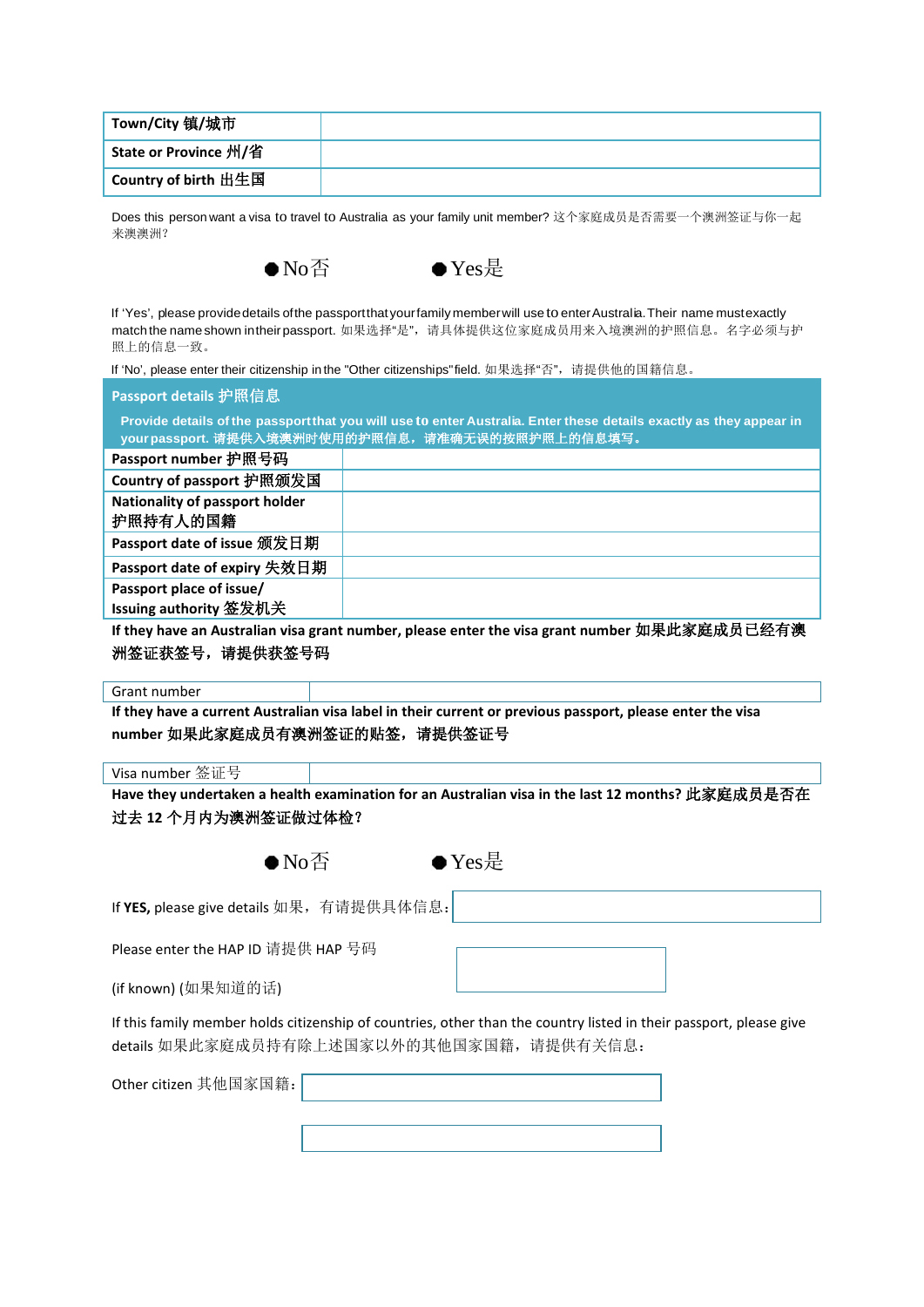### Residential address details 居住地址信息

Give details of your current residential address. 请提供现居地地址信息

| Address in China 居住地地址 |  |
|------------------------|--|
| Suburb/Town 区/镇        |  |
| <b>Province 省</b>      |  |
| Postcode 邮编            |  |
| Country 国家             |  |

| <b>Your contact telephone numbers</b> | 你的联系电话  |  |           |           |        |  |
|---------------------------------------|---------|--|-----------|-----------|--------|--|
|                                       | Country |  | Area Code | $\ddot{}$ | Number |  |
| Home phone 家庭电话                       |         |  |           |           |        |  |
| Work phone 工作电话                       |         |  |           |           |        |  |
| Mobile/Cell 手机/移动电话                   |         |  |           |           |        |  |

| Give details of the Australian residential address 澳洲居住地地址,请提供具体信息: |              |  |  |  |
|---------------------------------------------------------------------|--------------|--|--|--|
| Address 地址                                                          |              |  |  |  |
| Suburb/Town $\overline{\mathbb{X}}$                                 |              |  |  |  |
| Australian State or Territory 州                                     |              |  |  |  |
| Postcode 邮编                                                         |              |  |  |  |
| Country 国家                                                          | Australia 澳洲 |  |  |  |

| Your contact telephone number in Australia (if known) 如果知道澳洲联系电话,请提供具体信息: |         |           |     |        |  |
|---------------------------------------------------------------------------|---------|-----------|-----|--------|--|
|                                                                           | Country | Area Code | $+$ | Number |  |
| 家庭电话<br>Home phone                                                        |         |           |     |        |  |
| 'Work Phone 工作电话                                                          |         |           |     |        |  |
| Mobile Phone 手机/移动电话                                                      |         |           |     |        |  |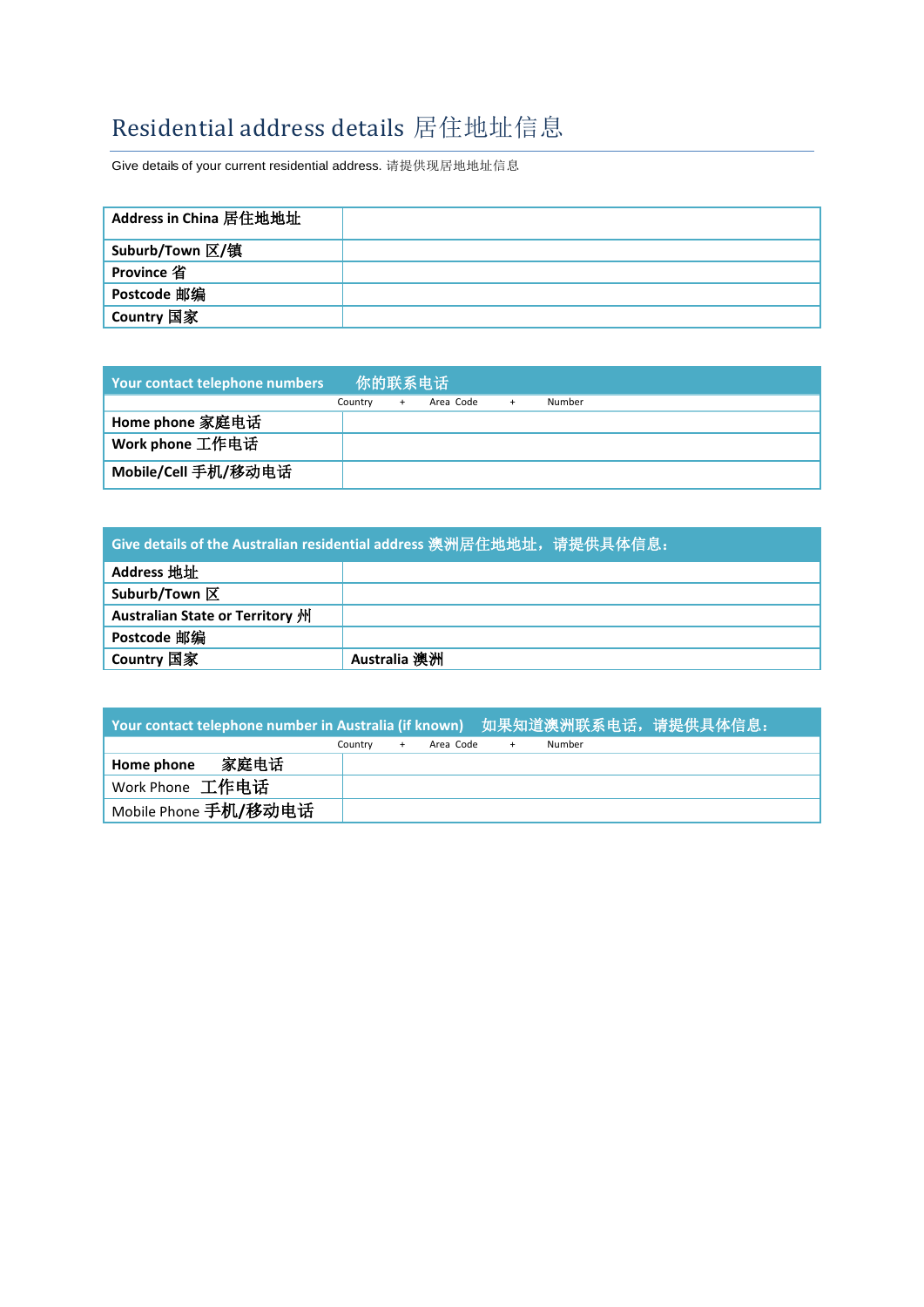# Details of previous education 教育背景 Give details of your previous education. Please remember to nominate one of your education or tranining

achievement as your Highest Educational qualification. 请提供你之前的教育背景。请选择其中一个学历作为最高教 育学历。

| Qualification name1 学历课程 1                        |                                                        |
|---------------------------------------------------|--------------------------------------------------------|
| Qualification Type 学历类别                           |                                                        |
| Degree Course学士学位                                 | ● Higher Degree Course高级学位课程                           |
| ● Diploma Course文凭                                | ● Technical or Training Certificate技术或培训证书             |
| ● College Degree学院课程                              | ● Senior High School Degree or Certificate高中文凭         |
| ▶High School Degree, Certificate or Report中学学位/文凭 | ● Other其他                                              |
| Qualification status 学习情况                         | Complete-Highest Educational qualification<br>已完成-最高学历 |
|                                                   | Complete-Other Qualification<br>已完成-其他学历               |
|                                                   | Current<br>正在学习                                        |
|                                                   | Unfinalised<br>未完成                                     |
| <b>Commenced qualification on</b><br>开始学习时间       |                                                        |
| <b>Finish qualification on</b><br>完成时间            |                                                        |

| Details of education provider 学校情况 |                                                                    |
|------------------------------------|--------------------------------------------------------------------|
| Name of education provider<br>学校名字 |                                                                    |
| Suburb/Town 区/镇                    |                                                                    |
| State or Province 州/省              |                                                                    |
| Country 国家                         |                                                                    |
|                                    | Please enter the type of education provider or institution:请选择学校类别 |
| <b>Education provider Type</b>     | University大学                                                       |
|                                    | ● Teriary College of Advanced Education专科/高等院校                     |
|                                    | ▶ Technical Education Institution技工学校                              |
|                                    | Other Training Organization其他培训组织                                  |
|                                    | ● Secondary College/Education Years 11-12中专/高中                     |
|                                    | HighSchool/Education Years 7-10中学                                  |

| Qualification name2 学历课程 2 |                              |
|----------------------------|------------------------------|
| ່ Qualification Type 学历类别  |                              |
| ● Degree Course学士学位        | ● Higher Degree Course高级学位课程 |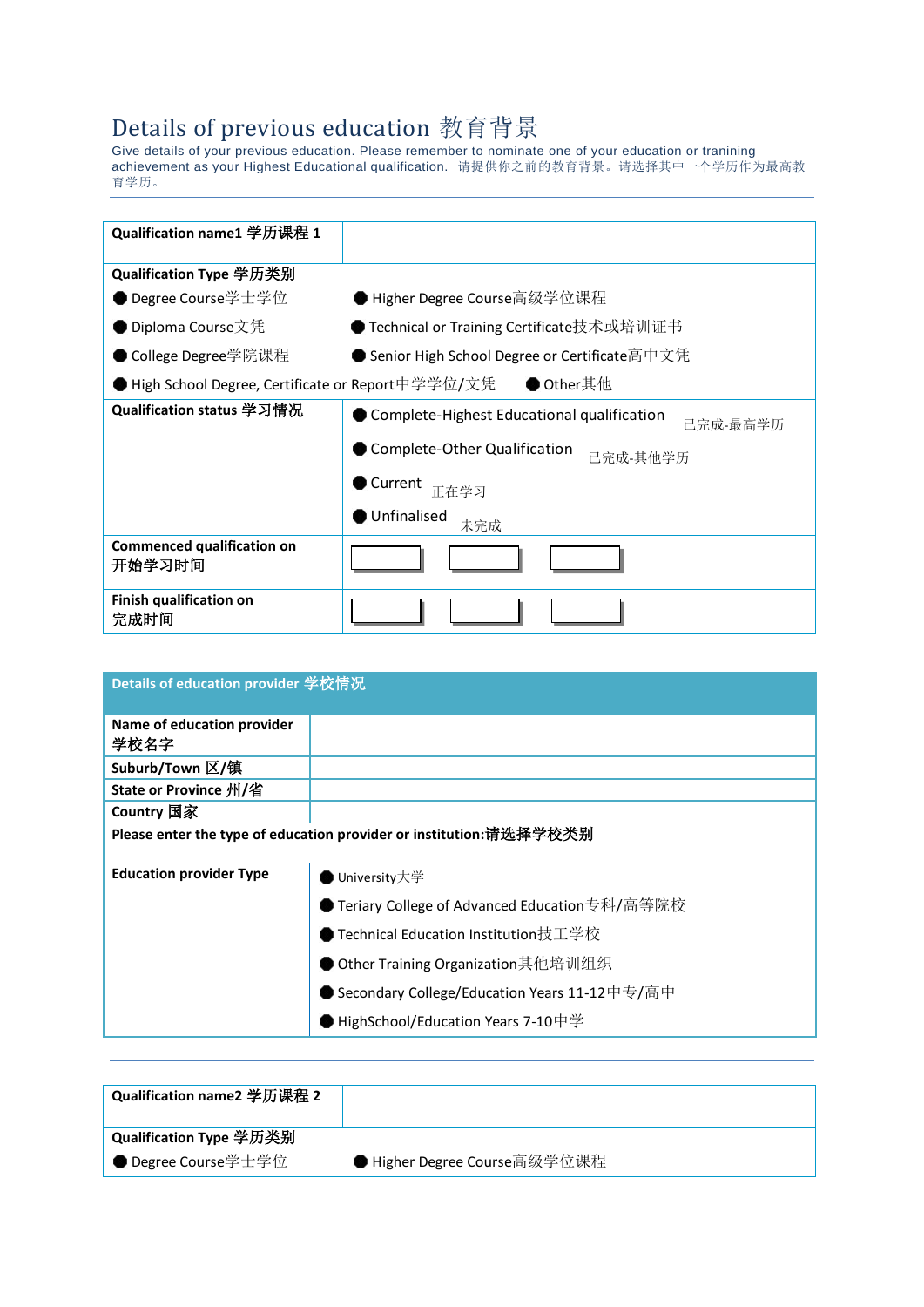| ● Diploma Course文凭                                 | ● Technical or Training Certificate技术或培训证书             |  |  |  |  |
|----------------------------------------------------|--------------------------------------------------------|--|--|--|--|
| ● College Degree学院课程                               | ● Senior High School Degree or Certificate高中文凭         |  |  |  |  |
| ● High School Degree, Certificate or Report中学学位/文凭 | ● Other其他                                              |  |  |  |  |
| Qualification status 学习情况                          | Complete-Highest Educational qualification<br>已完成-最高学历 |  |  |  |  |
|                                                    | Complete-Other Qualification<br>已完成-其他学历               |  |  |  |  |
|                                                    | Current<br>正在学习                                        |  |  |  |  |
|                                                    | Unfinalised<br>未完成                                     |  |  |  |  |
| <b>Commenced qualification on</b><br>开始学习时间        |                                                        |  |  |  |  |
| Finish qualification on<br>完成时间                    |                                                        |  |  |  |  |

| Details of education provider 学校情况 |                                                                    |
|------------------------------------|--------------------------------------------------------------------|
| Name of education provider<br>学校名字 |                                                                    |
| Suburb/Town 区/镇                    |                                                                    |
| State or Province 州/省              |                                                                    |
| Country 国家                         |                                                                    |
|                                    | Please enter the type of education provider or institution:请选择学校类别 |
| <b>Education provider Type</b>     | University大学                                                       |
|                                    | Teriary College of Advanced Education专科/高等院校                       |
|                                    | ● Technical Education Institution技工学校                              |
|                                    | Other Training Organization其他培训组织                                  |
|                                    | ▶ Secondary College/Education Years 11-12中专/高中                     |
|                                    | HighSchool/Education Years 7-10中学                                  |

## English language test 英语语言测试

| Have you undertaken an English test within<br>the last 24 months? 在过去 24 个月内, 你是<br>否有参加过英语测试呢? |                  | $\bullet$ No     | $\bullet$ Yes |
|-------------------------------------------------------------------------------------------------|------------------|------------------|---------------|
| If YES, give details of the most recent English Test? 如果"是",请提供测试具体信息:                          |                  |                  |               |
| Name of test 语言测试                                                                               |                  |                  |               |
| <b>O</b> IELTS                                                                                  | <b>TOEFL IBT</b> | <b>D</b> Pearson |               |
| $\bullet$ CAE                                                                                   | $\bullet$ oet    | <b>TOEFL PBT</b> |               |
| Date of test 测试日期                                                                               |                  |                  |               |
| What is your test reference number?测试案例号                                                        |                  |                  |               |
| What score did you receive on this test?成绩                                                      |                  |                  |               |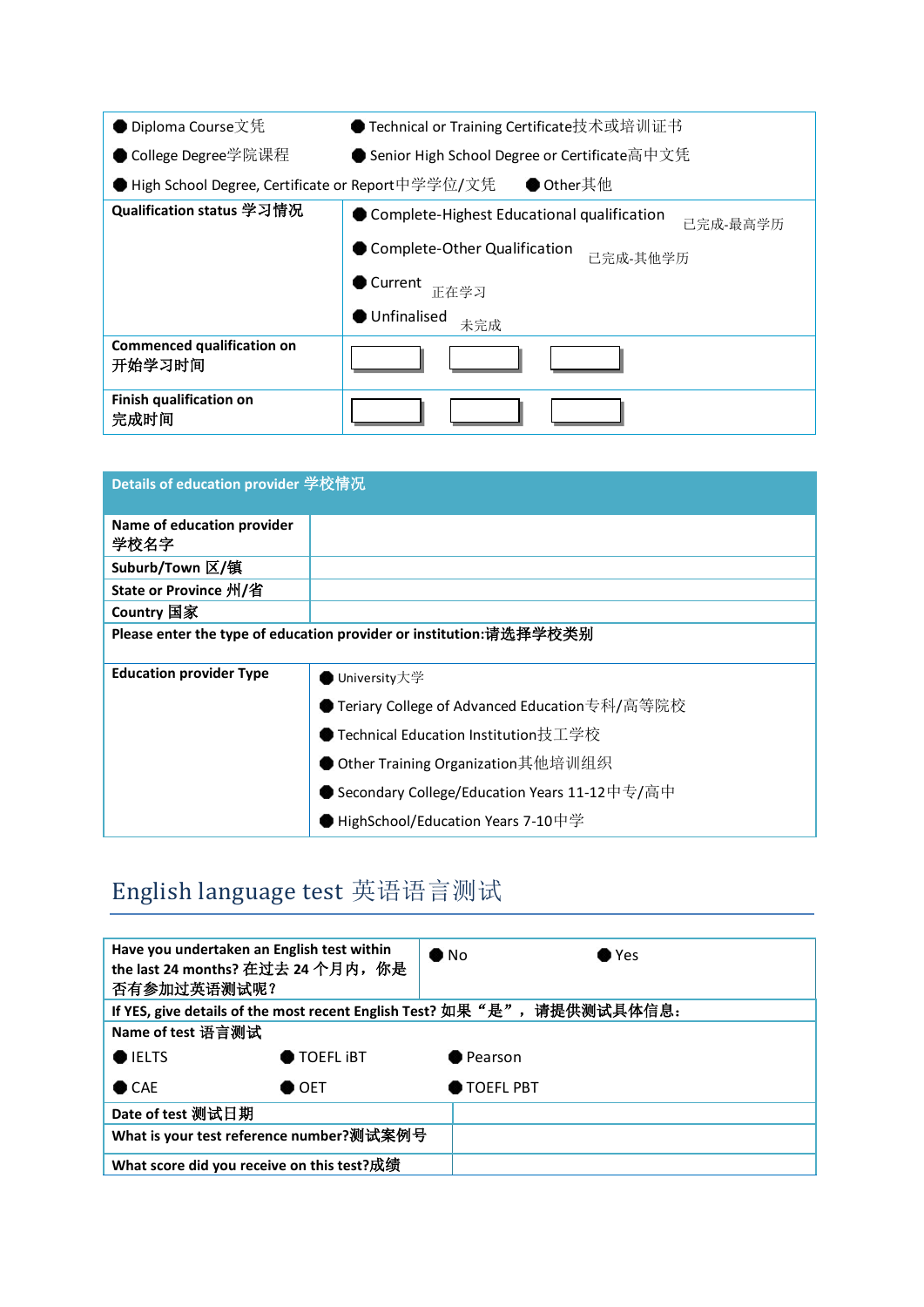#### Previous study in English-speaking country 英语背景国家学习经历

|   | 你是否有在以下国家中接受超过五年的英文授课的教育?      |
|---|--------------------------------|
|   | 澳大利亚 Australia                 |
|   | 加拿大 Canada                     |
| ٠ | 新西兰 New Zealand                |
|   | 南非共和国 Republic of South Africa |
|   | 爱尔兰 Republic of Ireland        |
|   | 英国 United Kingdom              |
|   | 美国 United States of America    |
|   | D No<br>▶Yes                   |
|   |                                |

# Health declarations 健康声明

You are required to answer the following questions for yourself and any other person included in the application. 你需要为你和一起申请签证的人回答以下问题:

在过去 5 年中, 你或者其他申请人是否有访问或住在除澳洲和中国以外的国家, 累计超过 3 个月? In the last 5 years, have you, or any other person included in this application, visited, or lived, outside your home country for more than 3 consecutive months (other than Australia)?



你或其他申请人是否打算在澳洲住院或需要卫生保健场所(包括疗养院)Do you, or any other person included in this application, intend to enter a hospital or a health care facility (including nursing homes) while in Australia?



你或其他申请人中是否有人打算早澳洲从事, 或学习, 或培训成为医生、牙医、护士或护理人员? Do you, or any other person included in this application, intend to work as, or study to be, or train to be, a doctor, dentist, nurse or paramedic during your stay in Australia?



你或其他申请人中是否有人打算早在澳洲托儿中心(包括幼儿园、托儿所)工作, 或实习? Do you, or any other person included in this application, intend to work, or be a trainee, at a child care centre (including preschools and crèches) while in Australia?



你或其他申请人中是否 Have you, or any other person included in this application:

•曾经有过或者正在有肺结核?ever had, or currently have, tuberculosis?

•有和活动性肺结核家属有过密切接触? been in close contact with a family member that has active tuberculosis?